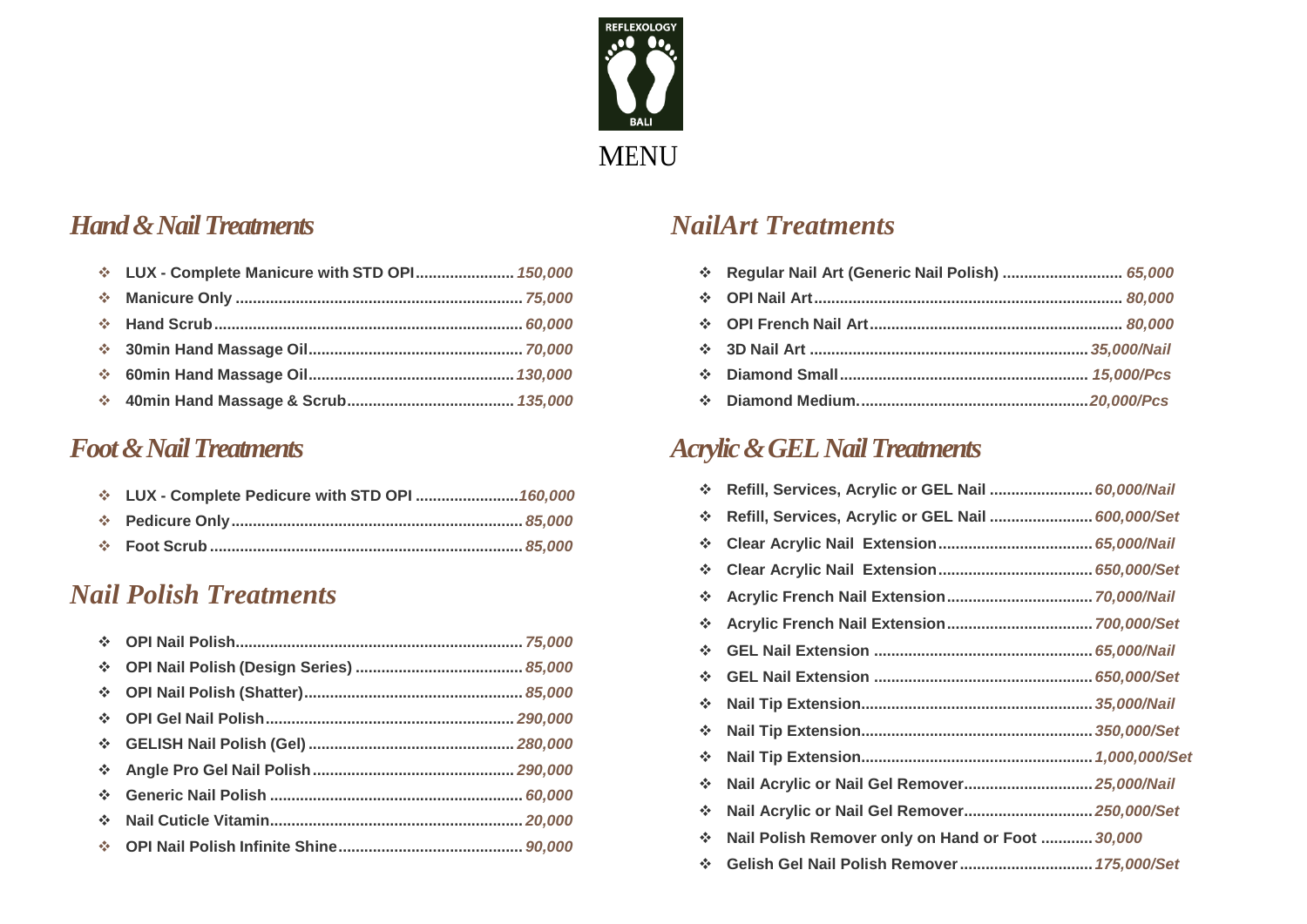

## *Facial*

|--|--|

# *Make Up*

|  |  |  | 90,000 |
|--|--|--|--------|
|--|--|--|--------|

## $Hair$  *Cutting*

|--|--|--|--|--|

- $\frac{1}{2}$ **Men...................................................................................***150,000*
- 
- **Children under 12 years (Boy).........................................***95,000* **Includes: consultation, relaxing scalp massage, shampoo, condition, cut and blow dry**

# *Hair Styling*

|                             | *hair at shoulder length or shorter |         |
|-----------------------------|-------------------------------------|---------|
|                             |                                     | 150,000 |
|                             |                                     | 190,000 |
|                             |                                     |         |
| $\mathcal{L}_{\mathcal{C}}$ |                                     |         |
|                             |                                     | 80,000  |
|                             |                                     |         |

## *Hair Colouring*

| 察 |                     |         | A.           | Semi-Permanent Colour (Short)  | 400,000 |
|---|---------------------|---------|--------------|--------------------------------|---------|
| 豪 |                     | 500,000 | <b>SALE</b>  | Semi-Permanent Colour (Medium) | 650,000 |
| 豪 |                     |         | A.           | Semi-Permanent Colour (Long)   | 750,000 |
| ÷ |                     |         | <b>SALE</b>  |                                | 650,000 |
|   |                     |         | <b>Allen</b> |                                | 780,000 |
|   |                     | 90,000  |              |                                | 950,000 |
|   |                     |         | A.           |                                |         |
|   | <b>Hair Cutting</b> |         | <b>AND</b>   |                                |         |
|   |                     |         | <b>AND</b>   |                                |         |
|   |                     |         | <b>AND</b>   |                                |         |
| 榛 |                     |         | <b>Allen</b> |                                |         |
|   |                     |         |              |                                |         |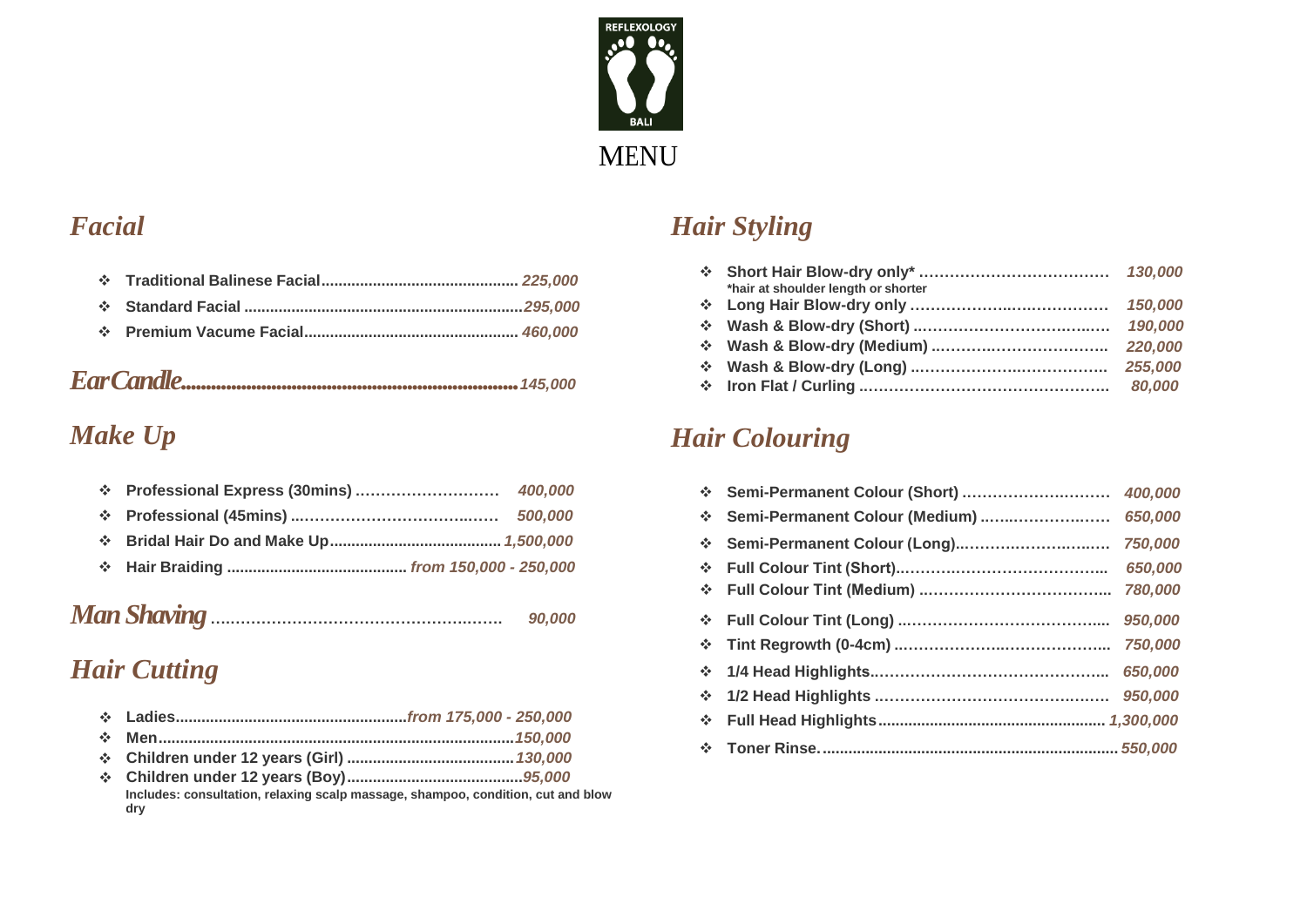

#### *HairTreatments Massages*

- $\div$  45 mins L'Oréal Hair Spa (with Head & Neck Massage) ...... 350,000
- **45 mins L'Oréal Hair Mask ..…..…………………………** *250,000* **60min Foot Massage Oil .................................................** *150,000*
- $\cdot$  **15mins Moisture or Protein (Serum) Treatment ......... 150,000**
- **60min Oil Carat Treatment ..……….……………………. for Intensive Hair Growth (Matic Oil)**

#### *HairKeratin*

- **Hair Keratin Therapy Treatment ….** *from 900,000 -1,500,000*
- **Smartbond Treatment............................** *from 675,000 - 975,000*
- **Extenso Keratin Hair Straightening Permanent …** *2,2M – 3M* **\*consultation required to determine suitability for hair type**

## *Hair Extentions*

| ÷           |                                                                                                                                                                                                                                                                                                                                                                                                                                    |  |  |  |
|-------------|------------------------------------------------------------------------------------------------------------------------------------------------------------------------------------------------------------------------------------------------------------------------------------------------------------------------------------------------------------------------------------------------------------------------------------|--|--|--|
| ÷.          |                                                                                                                                                                                                                                                                                                                                                                                                                                    |  |  |  |
| <b>SALE</b> |                                                                                                                                                                                                                                                                                                                                                                                                                                    |  |  |  |
| ÷.          |                                                                                                                                                                                                                                                                                                                                                                                                                                    |  |  |  |
| ÷.          |                                                                                                                                                                                                                                                                                                                                                                                                                                    |  |  |  |
| ÷           |                                                                                                                                                                                                                                                                                                                                                                                                                                    |  |  |  |
| <b>SALE</b> | <b>Extension Move Up</b><br>At HBB we use tape extensions because we believe they are non-bulky and<br>easiest on your hair. They come in two lengths 35 cm and 50 cm. All new<br>extensions require a consultation 5 day before, so we can match the hair colours<br>& provide an accurate quote. You will need to have the extensions moved up<br>regularly as your hair grows, the hair itself should last a year if taken care |  |  |  |

**these can weaken the bond to your natural hair.**

**properly. You must use citrus, oil and protein free shampoos and conditioners as** 

| 350,000 |                                                            |
|---------|------------------------------------------------------------|
| 250,000 | ÷                                                          |
| 150,000 | -⊱                                                         |
| 650,000 | ÷                                                          |
|         | -⊱                                                         |
|         | ❖                                                          |
|         | 90min Foot, Head, Hand & Shoulders 215,000<br>❖            |
|         | ❖                                                          |
| 500,000 | ❖                                                          |
| 975,000 | 120min Full Body Balinese Massage 345,000<br>❖             |
| Л — ЗМ  | 90min Full Body Balinese Massage + Body Scrub 295,000<br>❖ |
|         | ÷<br>(Foot, Hand, Back & Shoulders)                        |
|         | 60min Four Hand Full Body Balinese Massage345,000<br>❖     |

# *Waxing*

| ❖                           |  |
|-----------------------------|--|
| 榛                           |  |
| $\mathcal{L}_{\mathcal{A}}$ |  |
| $\mathcal{L}_{\mathcal{A}}$ |  |
| ÷                           |  |
| $\mathcal{L}_{\mathcal{L}}$ |  |
| $\mathcal{L}_{\mathbf{a}}$  |  |
| ÷                           |  |
| $\mathcal{L}_{\mathcal{A}}$ |  |
| $\mathcal{L}_{\mathcal{A}}$ |  |
| $\mathcal{L}_{\mathcal{A}}$ |  |